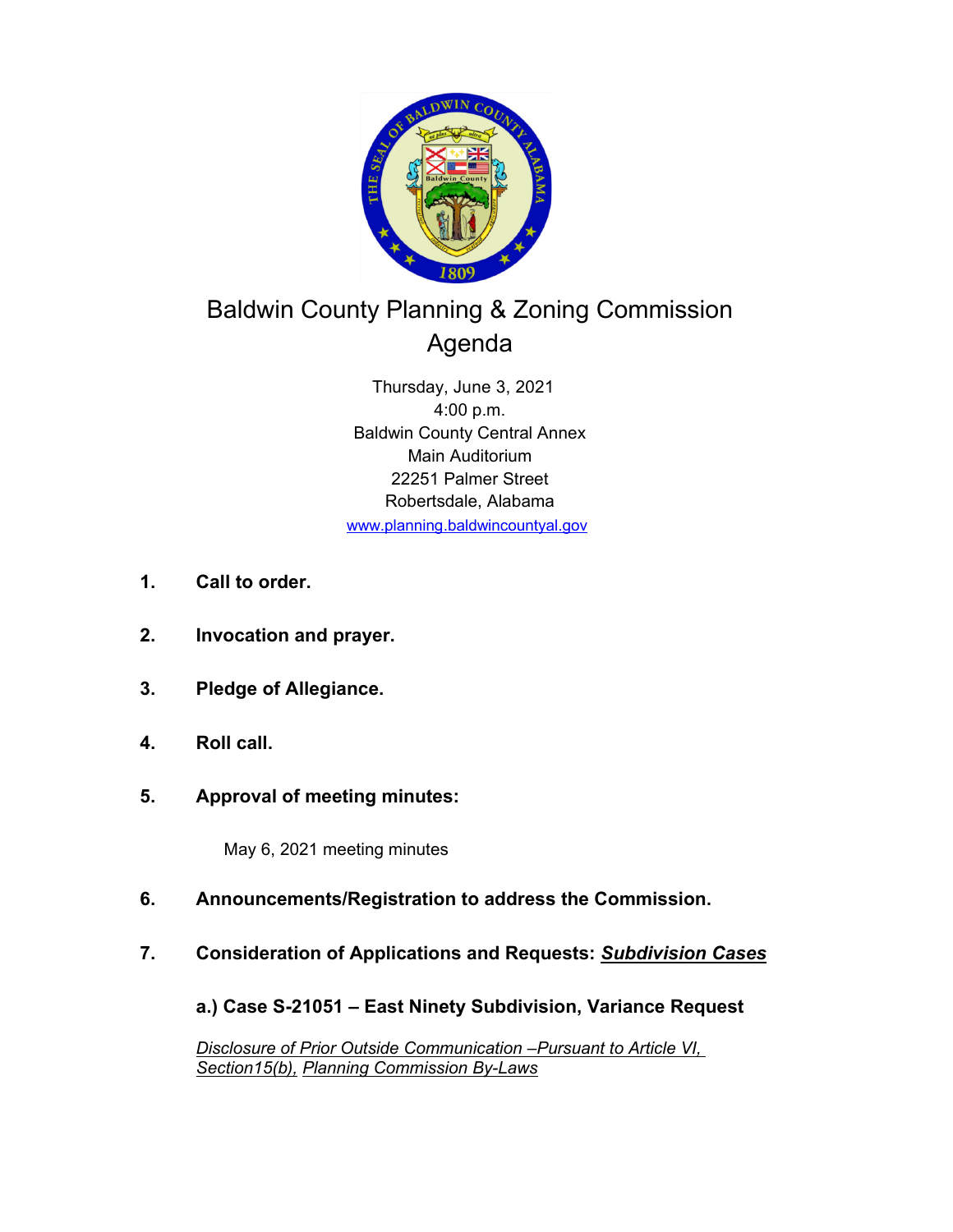| Purpose: | The applicant is requesting Variance approval from the Baldwin<br>County Planning and Zoning Commission to allow the drainage<br>easement along the west side of a portion of proposed lot 1 be<br>reduced from 15' to 10'. |
|----------|-----------------------------------------------------------------------------------------------------------------------------------------------------------------------------------------------------------------------------|
|          |                                                                                                                                                                                                                             |

Location: The subject property is located on the south side of US Hwy 98, west of Ard Road in the Elsanor area.

## **8. Consideration of Applications and Requests:** *Rezoning Cases*

#### **a.) Case P-21006, Lorna Kristene Kilmer Revocable Trust Property**

*Disclosure of Prior Outside Communication –Pursuant to Article VI, Section 15(b), Planning Commission By-Laws* 

- Purpose: The applicant is requesting conditional use approval to allow a riding academy for children on 3 acres, zoned RSF-E.
- Location: North side of Oakberry Lane, in Planning District 12.

## **b.) b.) Case Z-21016, Pate Property**

*Disclosure of Prior Outside Communication –Pursuant to Article VI, Section 15(b), Planning Commission By-Laws* 

- Purpose: The applicant is requesting to rezone 2.08 acres from RSF-1 to RSF-E to allow an accessory structure and horses on the property.
- Location: 29086 Josephine Drive, in Planning District 32.

#### **c.) Case P-21006, Kings Court Trust Property**

*Disclosure of Prior Outside Communication –Pursuant to Article VI, Section 15(b), Planning Commission By-Laws* 

- Purpose: The applicant is requesting to rezone 3.006 acres from RSF-1 to RV-2 to allow development of an RV Park on the property.
- Location: Northwest corner of Grantham Road and County Road 26, in Planning District 21.